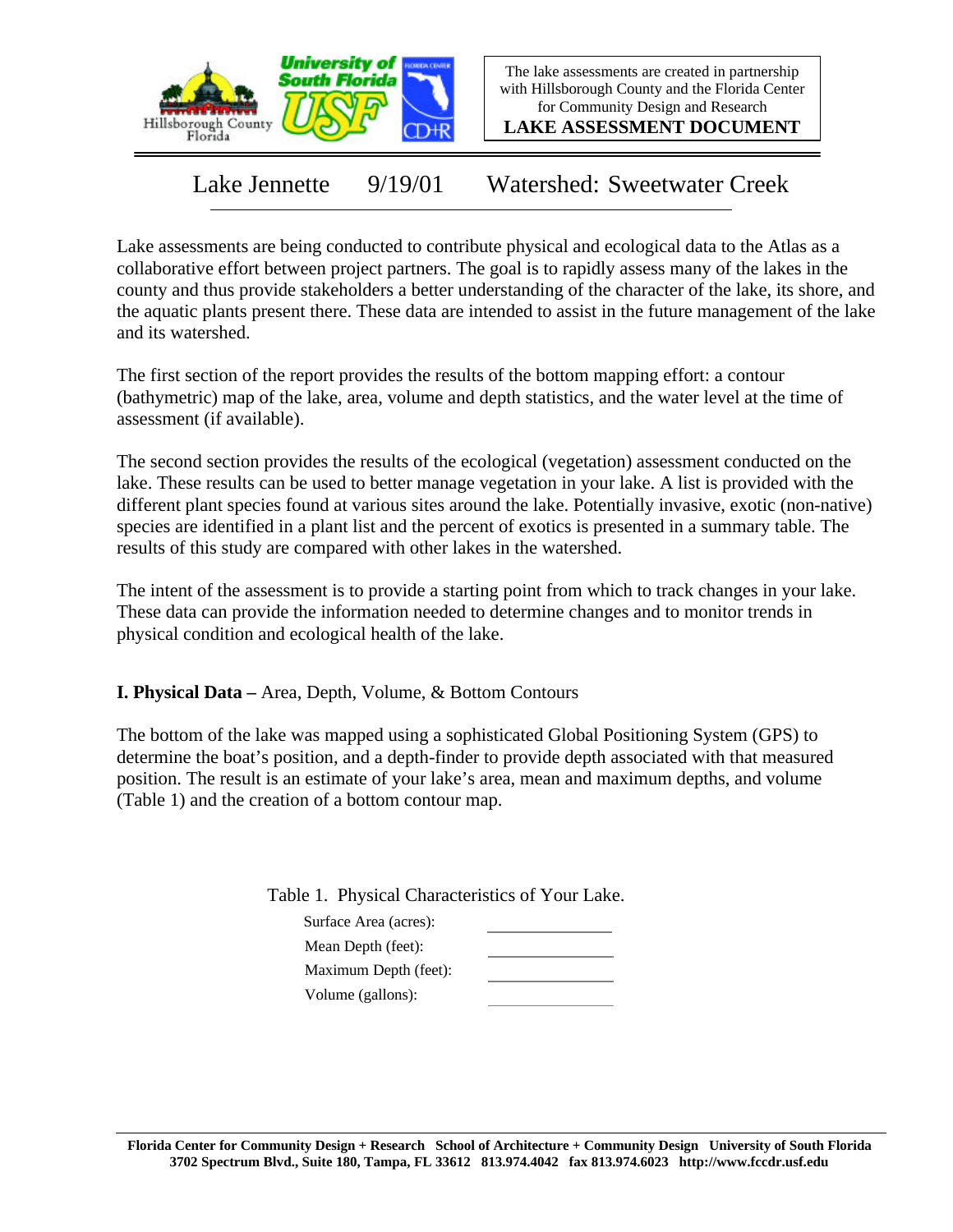

**LAKE ASSESSMENT DOCUMENT**

Lake Jennette 9/19/01 Watershed: Sweetwater Creek

## **II. Ecological Data**

Aquatic Plant Survey

Approximately equispaced sites are haphazardly mapped around the lake and the aquatic plants at each site are surveyed. The total number of species from all sites is used to approximate the total diversity of aquatic plants and the percent of invasive-exotic plants on the lake and in the watershed (Table 2). Many of these plants are considered ecologically harmful, as they tend to out-compete native species. Such "nuisance" plants can also make boating and other recreational activities difficult or impossible. The common and scientific names of plant species found on your lake are listed in Table 3.

> Table 2. Comparison of species diversity between your lake and other assessed lakes located within your watershed.

|                        |     | Lake Jennette Sweetwater Creek |  |
|------------------------|-----|--------------------------------|--|
| Number of Taxa:        | 18  | (Average)<br>29                |  |
|                        |     | 16%                            |  |
| Percent Exotic Plants: | 28% |                                |  |

Table 3. Botanical and common names of the most commonly found plants on your lake. Percent frequency (of occurence), habit (location where found), status (native or exotic), and EPPC status are provided.

| Common Name                            | <b>Plant Species</b>         | Frequency | Habit     | <b>Status</b> | <b>EPPC</b> |
|----------------------------------------|------------------------------|-----------|-----------|---------------|-------------|
| Algal Mats, Floating                   | Algal spp.                   | 100%      | Floating  | Unknown       | Unknow      |
| Manyflower Marshpennywort, Water Penny | Hydrocotyl umbellata         | 100%      | Emergent  | Native        | <b>NL</b>   |
| Water Primroses, Primrosewillow        | Ludwigia spp.                | 100%      | Emergent  | Unknown       | <b>NL</b>   |
| <b>Alligator Weed</b>                  | Alternanthera philoxeroides  | 71%       | Emergent  | Exotic        | Ш           |
| <b>Bur Marigold</b>                    | Bidens spp.                  | 71%       | Emergent  | Native        | <b>NL</b>   |
| Sedge                                  | Cyperus spp.                 | 71%       | Emergent  | Unknown       | <b>NL</b>   |
| <b>Torpedo Grass</b>                   | Panicum repens               | 71%       | Emergent  | Exotic        | L           |
| Pickerel Weed                          | Pontederia cordata           | 71%       | Emergent  | Native        | <b>NL</b>   |
| Bulltongue Arrowhead, Duck Potato      | Sagittaria lancifolia        | 71%       | Emergent  | Native        | <b>NL</b>   |
| Common Bacopa, Herb-Of-Grace           | Bacopa monnieri              | 43%       | Submersed | Native        | <b>NL</b>   |
| Punk Tree, Melaleuca                   | Melaleuca quinquenervia      | 29%       | Emergent  | Exotic        |             |
| Para Grass                             | Urochloa (Brachiaria) mutica | 29%       | Emergent  | Exotic        |             |
| <b>Fragrant Flatsedge</b>              | Cyperus odoratus             | 14%       | Emergent  | Native        | <b>NL</b>   |
| Creeping Primrosewillow, Red Ludwigia  | Ludwigia repens              | 14%       | Emergent  | Native        | <b>NL</b>   |
| Smartweed, Knotweed                    | Polygonum spp.               | 14%       | Emergent  | Native        | <b>NL</b>   |
| <b>Brazilian Pepper</b>                | Schinus terebinthifolius     | 14%       | Emergent  | Exotic        |             |

Florida Center for Community Design + Research School of Architecture + Community Design University of South Florida 3702 Spectrum Blvd., Suite 180, Tampa, FL 33612 813.974.4042 fax 813.974.6023 http://www.fccdr.usf.edu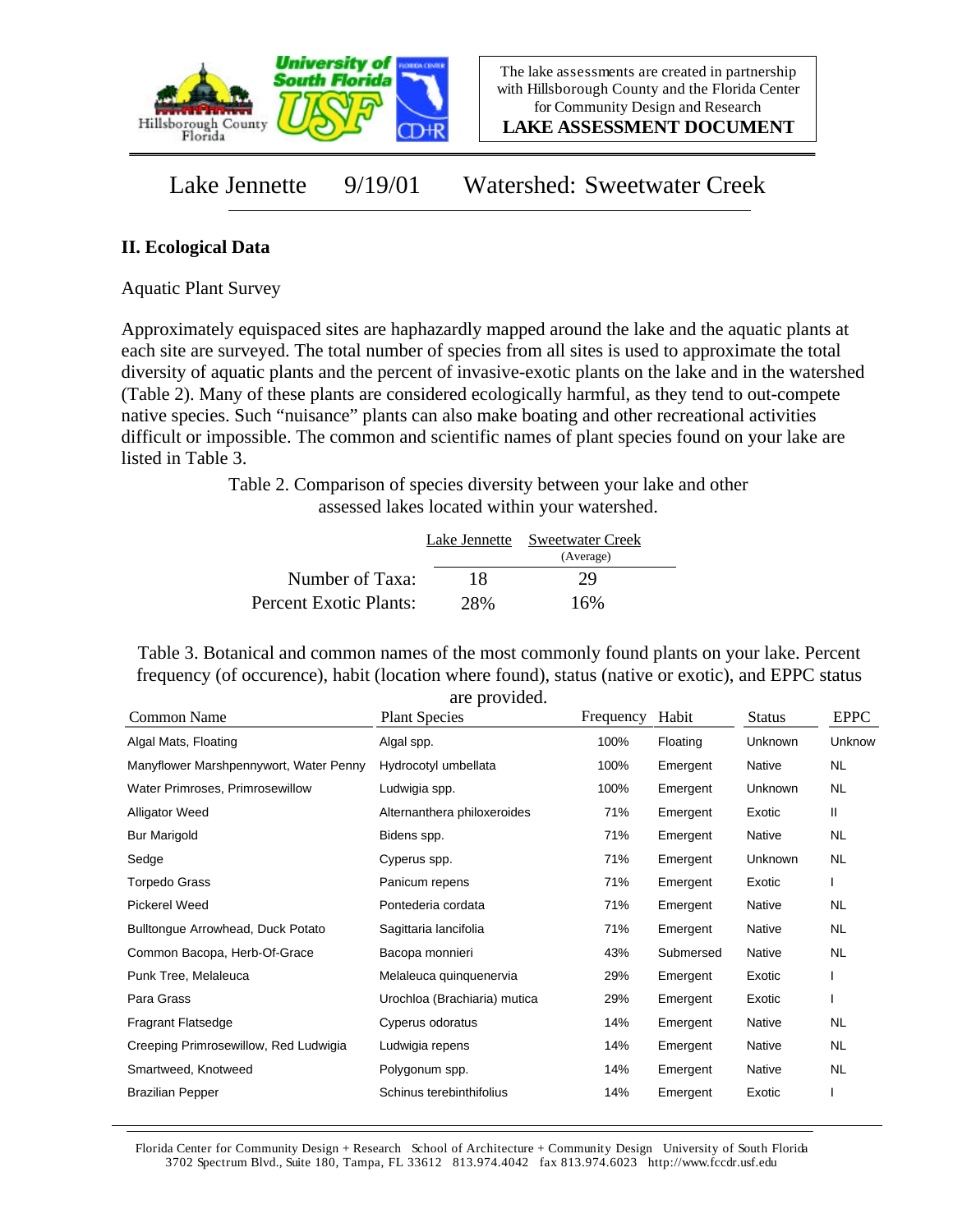|  | Watershed: Sweetwater Creek |  |  |  | 9/19/01 | Lake Jennette |
|--|-----------------------------|--|--|--|---------|---------------|
|--|-----------------------------|--|--|--|---------|---------------|

Cypress **Taxodium spp.** Taxodium spp. 14% Emergent Native NL